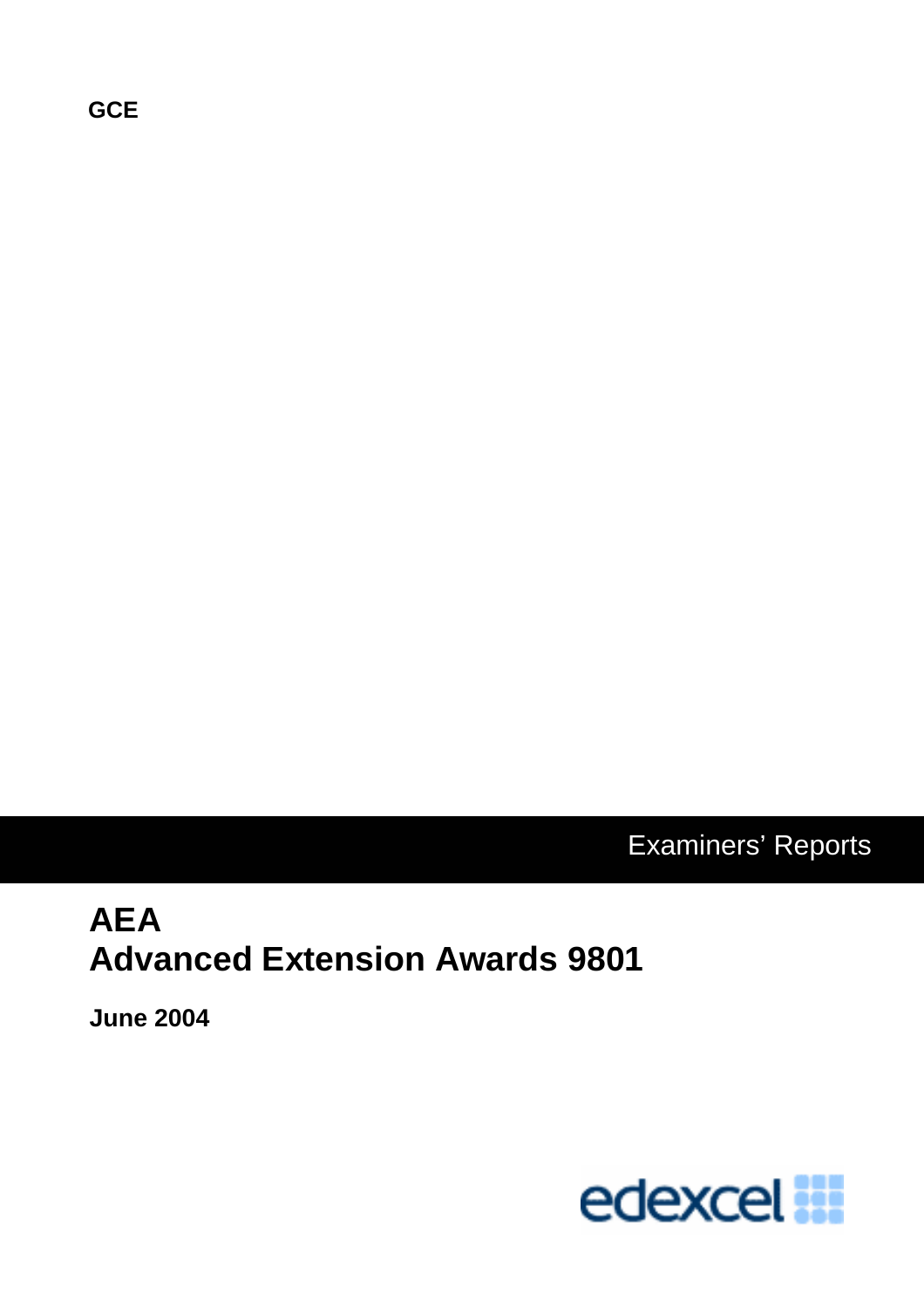Edexcel is one of the leading examining and awarding bodies in the UK and throughout the world. We provide a wide range of qualifications including academic, vocational, occupational and specific programmes for employers.

Through a network of UK and overseas offices, Edexcel's centres receive the support they need to help them deliver their education and training programmes to learners.

For further information please call our Customer Response Centre on 0870 240 9800, or visit our website at www.edexcel.org.uk.

June 2004

Publications Code UA015401

All the material in this publication is copyright © London Qualifications Ltd June 2004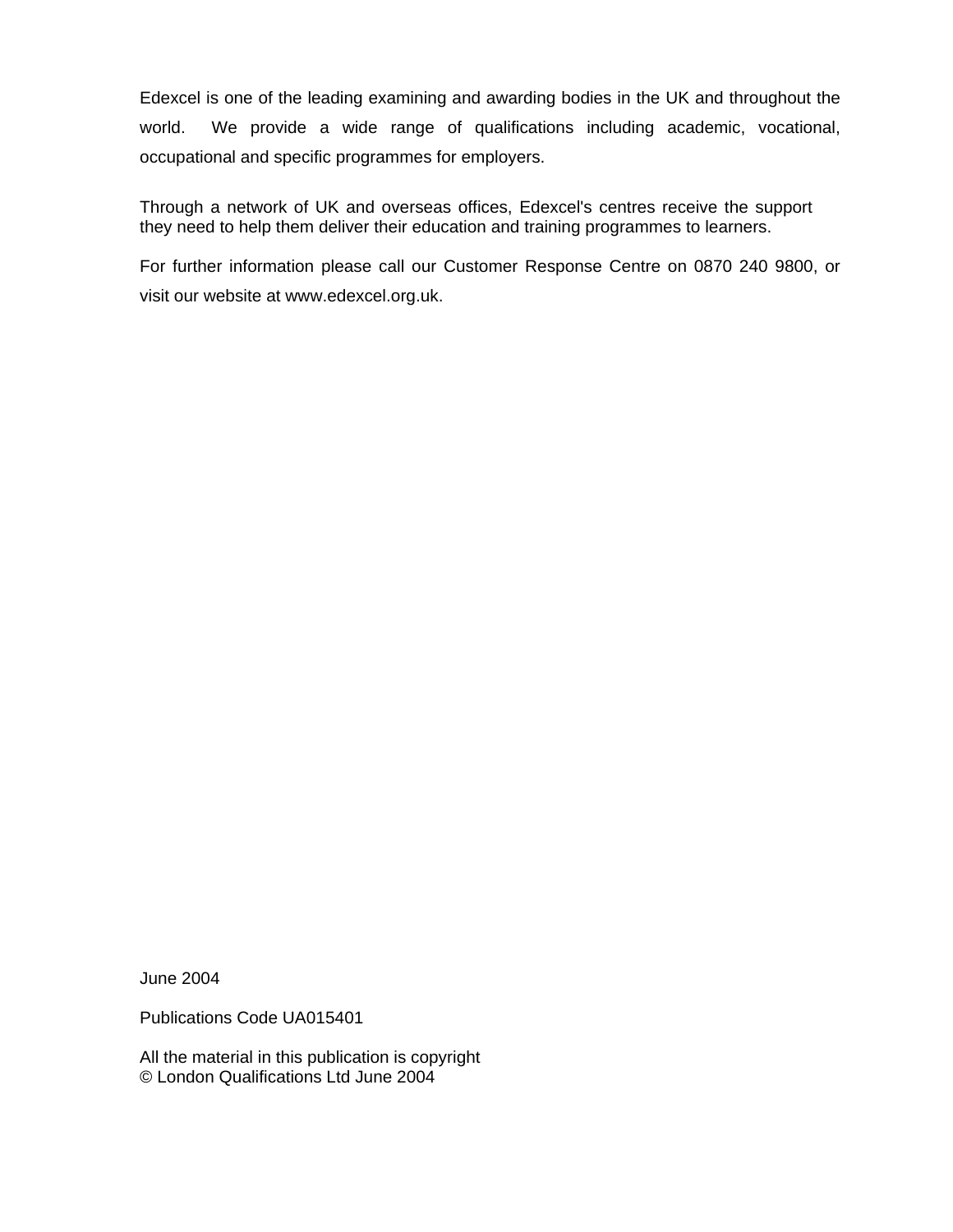## **Advanced Extension Award Unit AEA Specification 9801**

**(Maximum mark: 100) (Mean mark: 35.2: Standard deviation: 22.4)** 

## **Introduction**

It was pleasing to see the quality of the work presented by the better candidates - there were some very impressive scripts and many elegant solutions at the top end - but it was also disappointing to see so many candidates who clearly were unprepared for the challenge. Although the length of the paper, the lack of calculating aids and the unusual nature of some of the questions posed some problems, some of the errors made, particularly algebraic, suggested that we were not always seeing good AS/AL candidates. For candidates making a serious attempt at the paper, Q2, Q3 and Q6, particularly the latter, were often a good source of marks, although full solutions were not too common; Q2(d) proved more obscure than expected and often heavy weather was made of Q3. Q4 and Q7 proved more of a problem and it was only the good candidates who saw a route through these questions, with elegant solutions few and far between.

## **Report on individual questions**

#### **Question 1**

Although good candidates often scored 7 of the 9 marks, some of the errors seen in this question were very disappointing at this level. A sample are:

(i) squaring 
$$
\cos x + \sqrt{1 - \frac{1}{2} \sin 2x} = 0
$$
 to give  $\cos^2 x + \left(1 - \frac{1}{2} \sin 2x\right) = 0$ ;

(ii) stating that  $\cos x(\cos x + \sin x) = 1 \Rightarrow \cos x = 1$  *or*  $\cos x + \sin x = 1$ ;

(iii) reaching a correct stage  $\sin^2 x = \sin x \cos x$  and cancelling sinx.

Checking of spurious answers due to squaring was very rare, so full marks for this question were usually only gained by the best students.

### **Question 2**

The first two marks were usually gained. In part (b) the marks were often gained, too, but it was quite

common to see  $(x)^2$  1 - *x*  $\sum_{1}^{\infty} n x^{n} = \sum_{1}^{\infty} (n+1) x^{n} - \sum_{1}^{\infty} x^{n} = \frac{1}{(1-x)^{2}} - \frac{1}{1-x}$ 1 1  $\sum_{1}^{\infty} n x^{n} = \sum_{1}^{\infty} (n + 1) x^{n} - \sum_{1}^{\infty} x^{n} = \frac{1}{(1 - x)^{2}}$ , which although correct,  $\vert$  $\vert$  $1 - \frac{1}{2}$ 1

omitted the step, ⎭  $\left\{ \right.$  $\overline{a}$  $\frac{1}{(1-x)}$  –  $\left\{ \right.$  $\overline{a}$  $\left\{\frac{1}{(1-x)^2}-1\right\}-\left\{\frac{1}{(1-x)}-1\right\}$  $(1 - x)$  $\overline{(x)}^2 - 1$  -  $\left\{ \frac{1}{(1-x)} - 1 \right\}$ .

In part (c) there were some good proofs, but many fudges were seen and often the strategy was not sound.

Correct answers to part (d) were not common; it was surprising how few candidates related part (d) to part (c) and even where they did, choosing  $x = \frac{1}{8}$  was relatively rare.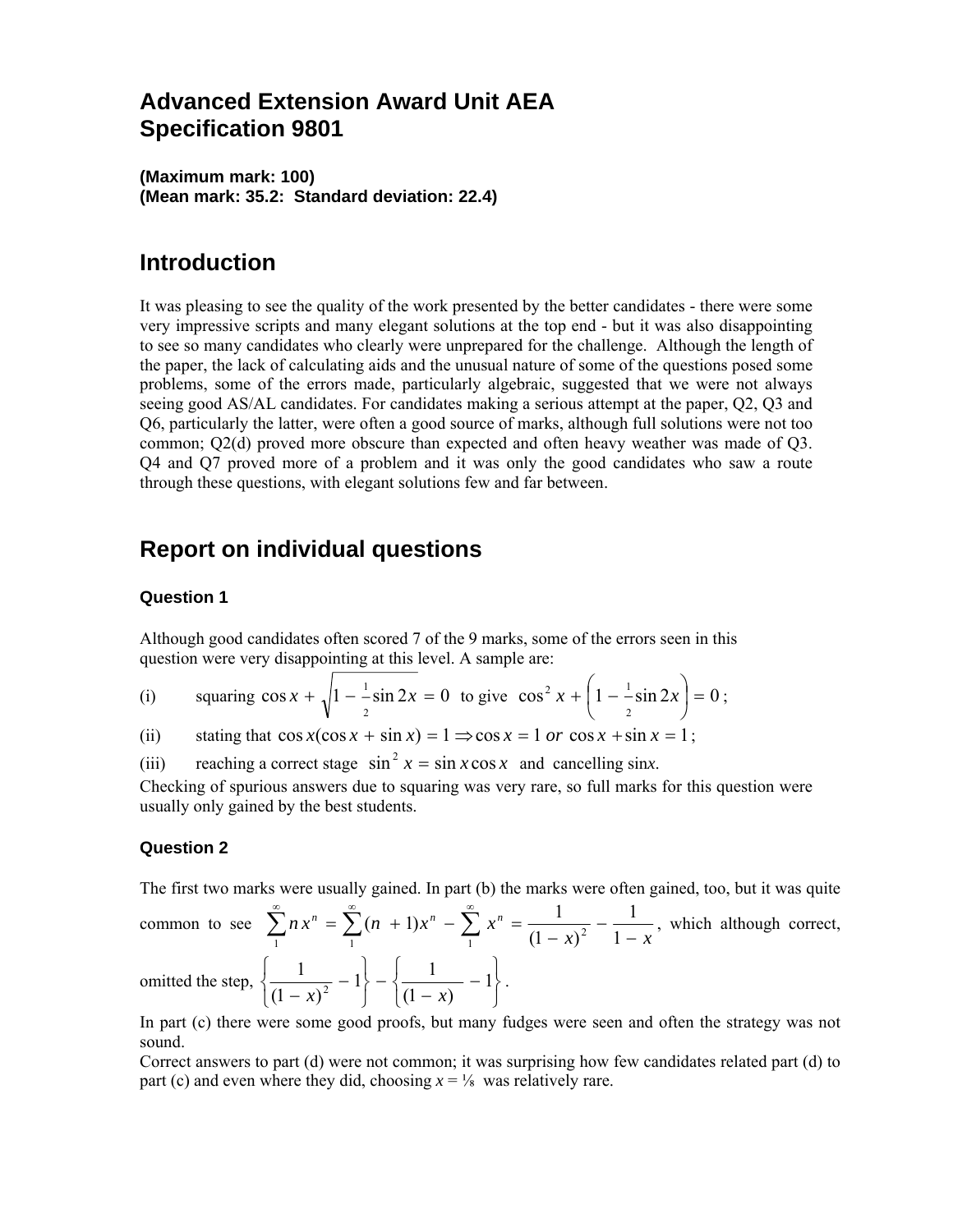#### **Question 3**

Full, well-argued and neat solutions were seen but that was not the norm; there was considerable confused thinking, with the majority of candidates finding this more difficult than was expected.

Part (a) was an easy starter, although statements like  $8 - 2k + 8 + 2k = 0$  were not overlooked. In part (b) many candidates obtained  $(x - 2)(x^2 + 2x - k)$  but then only considered repeated roots from the quadratic factor and just found the one value of *k*,

 $k = -1$ . Despite part (b) asking for **values** of *k*, and the stem to part (c) starting with "Given that  $k > 0$ 0……" , most of these candidates carried on, showing very little appreciation of the demands of the question. Some candidates kept *k* in their solution throughout.

### **Question 4**

There were many ways of solving this problem and we saw a wide range of "solutions", from very impressive, neat solutions completed in half a page to those taking up to nine pages. Generally those candidates who considered the geometry/trigonometry of the situation came up with the quickest solutions, but often not recognising that the coordinates of the centre of the circle were  $(r, 4)$  was a major stumbling block. Many candidates worked with equations with too many unknowns, and some candidates, having made arithmetic or algebraic mistakes had quadratic equations that were not easy to solve without a calculator. Part (b) was rarely completed successfully, and then by only the best candidates.

#### **Question 5**

Few candidates gained all 15 marks, but many were able to pick up marks across the four parts. In part (a) many candidates scored 2 of the marks but the manipulation required to simplify the result to the given form often proved too difficult and fudges were frequent.

Although a large number of candidates pointed to apparent algebraic errors in the given proof, many did identify the error correctly, even if an accompanying reason sometimes

was questionable. The better candidates, with good calculus skills, usually produced a substantially correct version, although some errors were seen in trying to simplify expressions.

Many candidates picked up marks in part (c), but not those who showed that differentiating each side with respect to *t* gave the same result. Only a very small group of candidates gained all 3 marks in part (d).

#### **Question 6**

Despite the novelty element in this question, it was the best answered question with even the weak candidates able to gain marks; often candidates whose total was in the 25-30 range picked up more than one third of their marks here. The sketches were generally well done, but part (b) was not answered well by many candidates. Candidates who worked with the area of the relevant triangle were more successful than those who integrated. Few candidates realised that between 2 and *p* the

function was  $x - 2$  and often gave  $\int f(x) dx$  as *p x x* 2  $f(x)dx$  as  $\left[\frac{x^2}{2} - \frac{[x]^2}{2}\right]^p$ 2 2  $\lceil \cdot \cdot \rceil^2$  $\left[\frac{1}{2} - \frac{1}{2}\right]$  $\left|\frac{x^2}{2}-\frac{[x]^2}{2}\right|$ ⎣  $\left|\frac{x^2}{\epsilon} - \frac{x^2}{\epsilon}\right|^p$  and were not able to recover.

Candidates who reached the stage  $p^2 - 4p + 3.64 = 0$  were often not able, without a calculator, to solve the quadratic. Parts (d) and (e) often proved a good source of marks, even though at times candidates who did not deal with  $|x|$  initially seemed only to realise that it was equal to *n* by comparing their equation with the printed equation. Solutions to part (f) were variable but generally only tackled by the better candidates.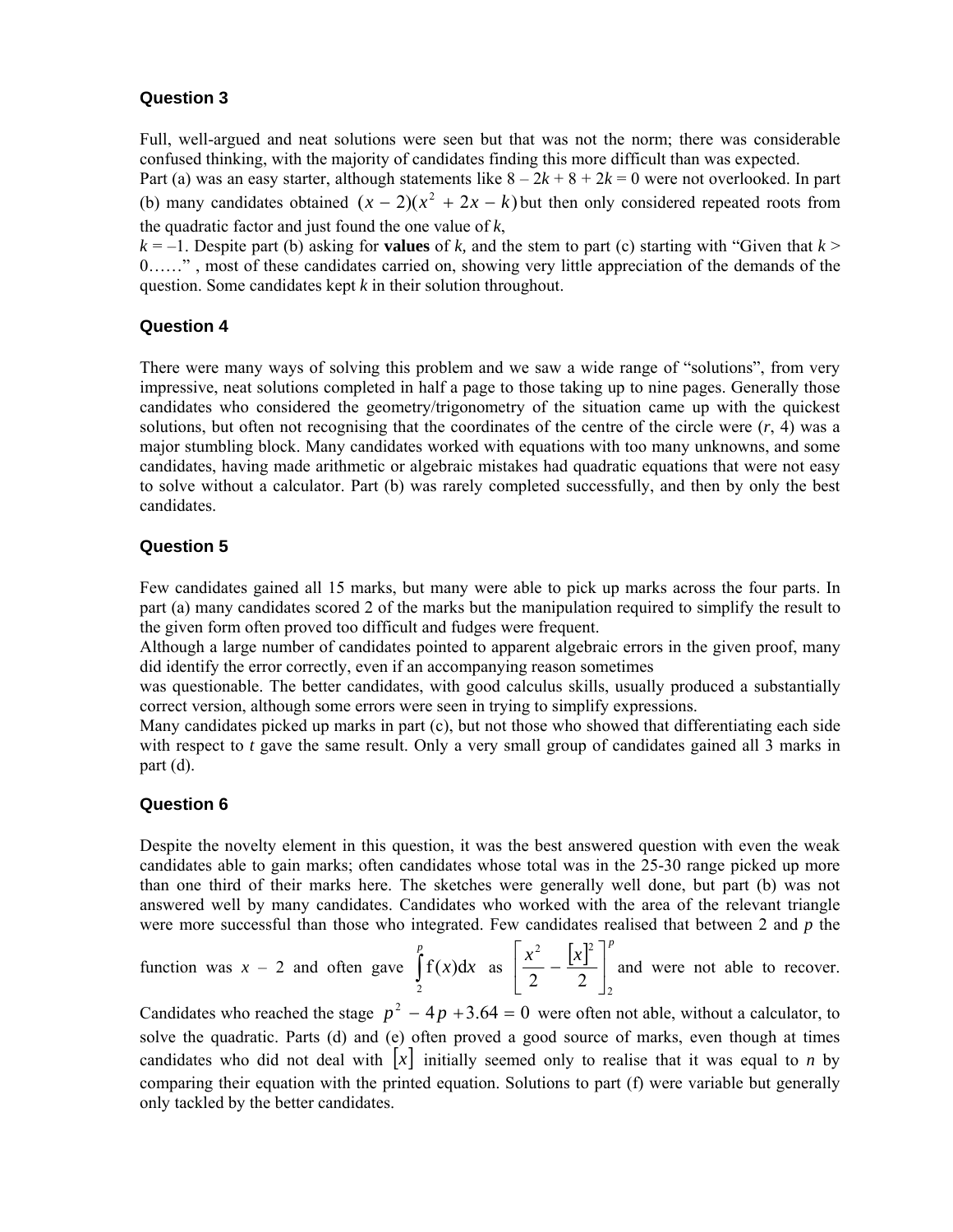#### **Question 7**

Although some candidates did not manage to get to grips with the question through lack of time it was disappointing that so few of the first ten marks were gained by many of the candidature. In part (a) sometimes the right angle was not appreciated so one equation was lost, and so many were hindered by writing  $b^2 = a^2 + d$ ,  $c^2 = b^2 + d$  rather than combining them as  $2b^2 = a^2 + c^2$ . In part (b) not realising that cot  $C = 0$  was often the stumbling block, but there were some good answers to this part. Headway in parts (d) and (e) was only made by the better candidates, some of whom produced very elegant solutions